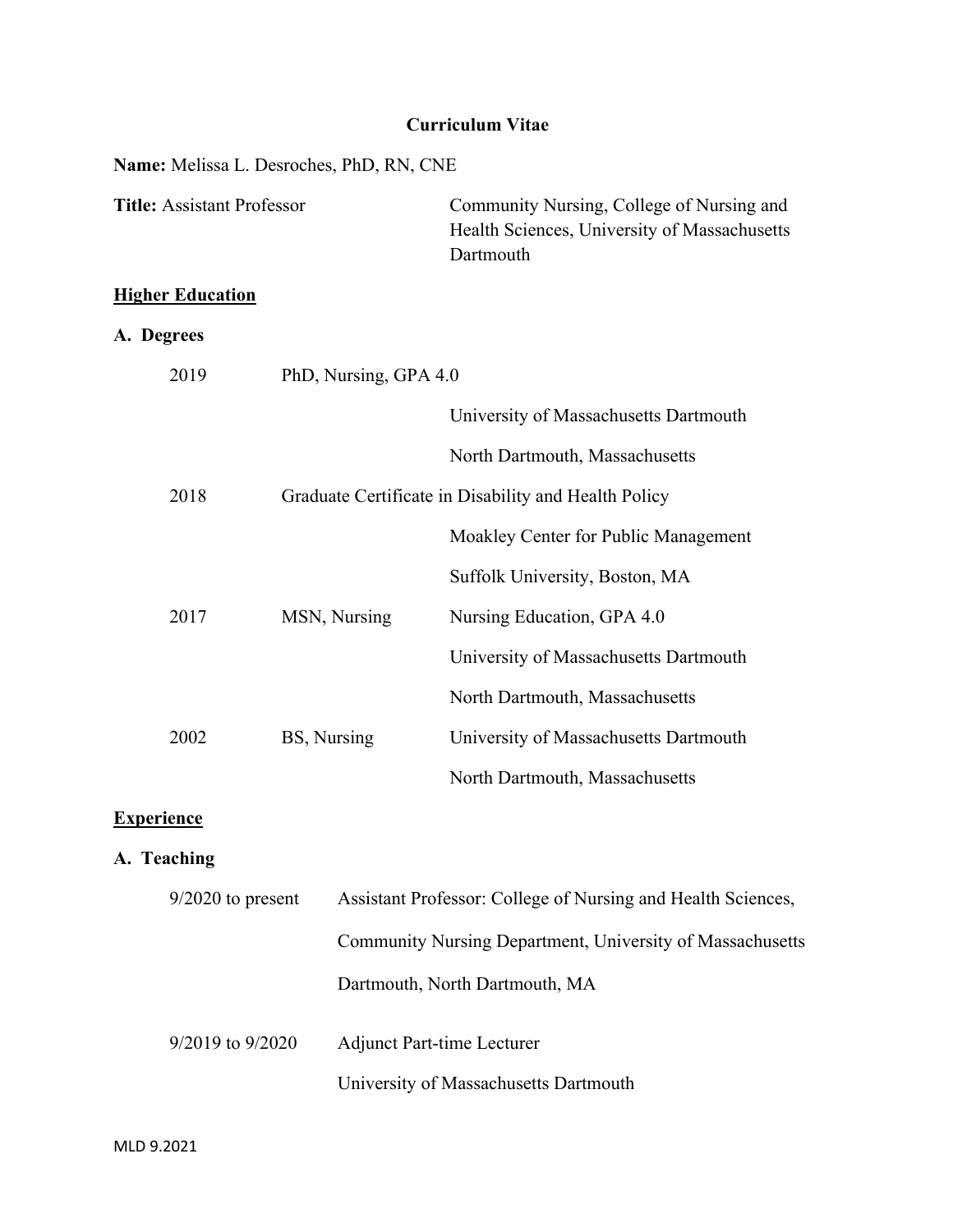North Dartmouth, MA 02747

|                                                            | 8/2018 to 5/2019  | Instructor: Brockton Hospital School of Nursing                                                                 |
|------------------------------------------------------------|-------------------|-----------------------------------------------------------------------------------------------------------------|
|                                                            |                   | Signature Healthcare Brockton Hospital, Brockton, MA.                                                           |
|                                                            | $8/16$ to $8/17$  | <b>Instructor: Massachusetts Medication Administration Protocol</b>                                             |
|                                                            |                   | Cooperative Productions, North Dighton, MA.                                                                     |
|                                                            | 4/15:             | Guest Lecturer: Health and Wellness for People with Disabilities,<br>Bristol Community College, Fall River, MA. |
| <b>B.</b> Other                                            |                   |                                                                                                                 |
|                                                            | 9/2019 to 9/2020  | Post-doctoral Research Fellow                                                                                   |
|                                                            |                   | Clinical and Translational Science Institute                                                                    |
|                                                            |                   | <b>Tufts University</b>                                                                                         |
|                                                            |                   | Boston, MA 02111                                                                                                |
|                                                            | $4/14$ to $12/18$ | Day Habilitation Program Registered Nurse                                                                       |
|                                                            |                   | Cooperative Productions, North Dighton, MA.                                                                     |
|                                                            | $6/08$ to $4/14$  | Perioperative Staff Nurse                                                                                       |
|                                                            |                   | Hawthorn Ambulatory Services, North Dartmouth, MA                                                               |
|                                                            | $7/06$ to $5/08$  | Staff Nurse, Intensive Care and Surgical Intensive Care                                                         |
|                                                            |                   | St. Luke's Hospital, Southcoast Hospitals Group, New                                                            |
|                                                            |                   | Bedford, MA.                                                                                                    |
|                                                            | $6/04$ to $7/06$  | Nurse Intern, Medical-Surgical & Critical Care                                                                  |
|                                                            |                   | St. Luke's Hospital, Southcoast Hospitals Group, New Bedford,<br>MA                                             |
|                                                            | $6/01 - 6/04$     | <b>Certified Nursing Assistant</b>                                                                              |
|                                                            |                   | Island Terrace Nursing Home, Lakeville, MA                                                                      |
| C. Courses Taught at University of Massachusetts Dartmouth |                   |                                                                                                                 |

Fall 2019 NUR 214 Scholarly Inquiry in Nursing (3 credits)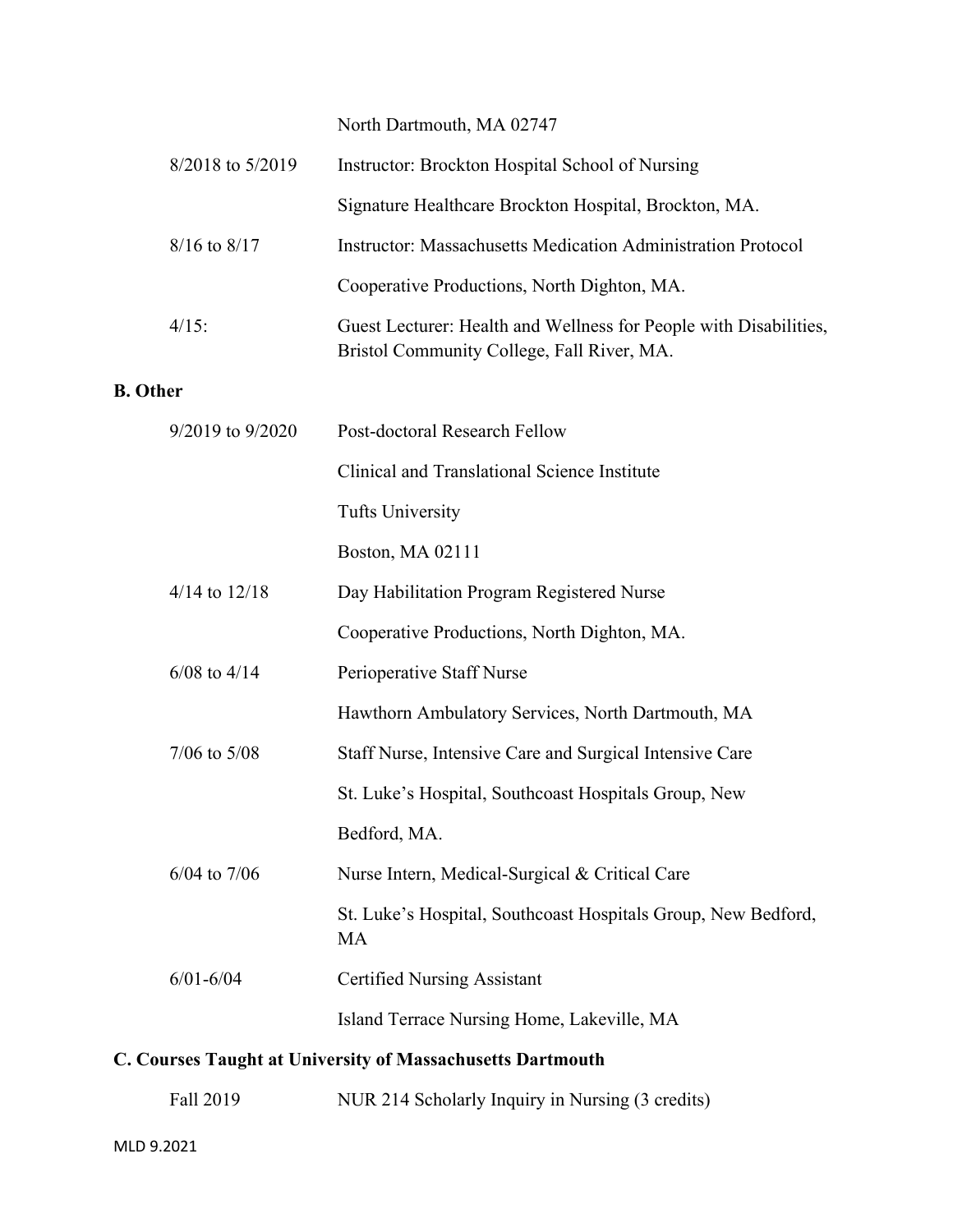| Spring 2020 | NUR 330 Community Health Nursing (3 credits)                                     |
|-------------|----------------------------------------------------------------------------------|
| Fall 2020   | NUR 214 Scholarly Inquiry in Nursing (3 credits)                                 |
|             | NUR 330 Community Health Nursing (3 credits)                                     |
| Spring 2021 | NUR 102 Concepts of the Professional Nursing Role, Honors<br>section (3 credits) |
|             | NUR 330 Community Health Nursing (3 credits)                                     |
| Fall 2021   | NUR 211 Concepts of Lifespan and Development (3 credits)                         |
|             | NUR 330 Community Health Nursing (3 credits)                                     |

## **D. Courses Taught at Brockton Hospital School of Nursing**

| $1/2019$ to $5/2019$ | Pharmacology for Nurses I, 1 credit                  |
|----------------------|------------------------------------------------------|
| $1/2019$ to $5/2019$ | Community Mental Health clinical, 240 clinical hours |
| 8/2018 to 12/2018    | Adult Health clinical, 240 clinical/lab hours        |

## **E. Courses Developed at Brockton Hospital School of Nursing**

| 11/2018 to 1/2019 | Community Mental Health clinical                                                                                                                                        |  |
|-------------------|-------------------------------------------------------------------------------------------------------------------------------------------------------------------------|--|
|                   | Developed community mental health didactic content and clinical<br>rotation focused on mental health and wellness, disability,<br>community, and critical consciousness |  |
|                   |                                                                                                                                                                         |  |

## **Academic and Professional Honors**

| 2021-2022 | Awarded Golisano Institute of Developmental Disability Nursing<br>Fellowship, Golisano Institute of Developmental Disability Nursing, St.<br>John Fisher College, Rochester, NY |
|-----------|---------------------------------------------------------------------------------------------------------------------------------------------------------------------------------|
| 2019-2020 | Awarded TL1 Post-Doctoral Fellowship at Tufts Clinical and<br><b>Translational Science Institute</b>                                                                            |
| 2017-2018 | Awarded Leadership Education in Neurodevelopmental Disabilities<br>Fellowship, Eunice Kennedy Shriver Center, University of Massachusetts<br>Medical School, Worcester, MA      |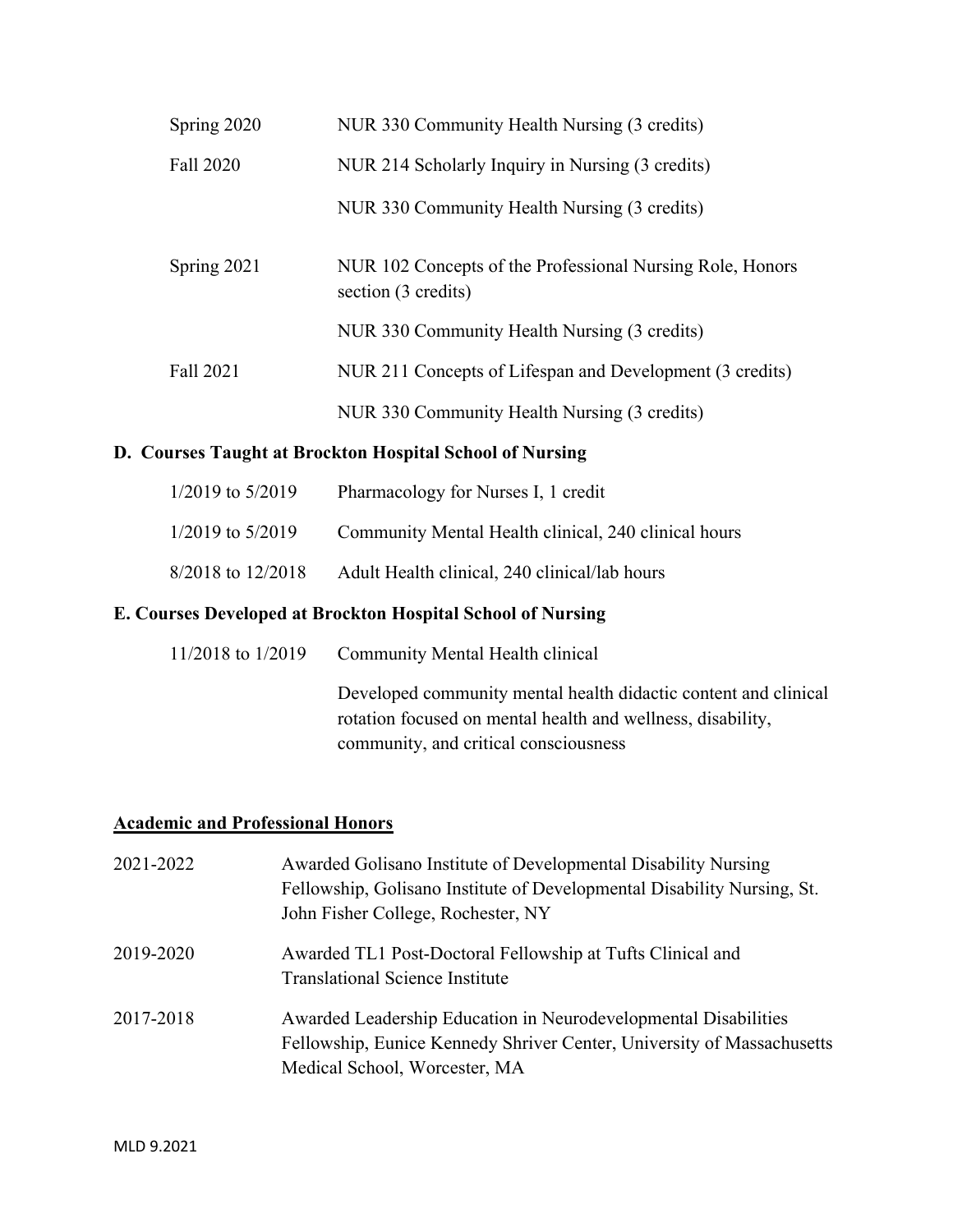| 2014-2018 | Awarded Distinguished Doctoral Fellowship, University of Massachusetts<br>Dartmouth                        |
|-----------|------------------------------------------------------------------------------------------------------------|
| 2006      | Graduating Senior with Highest GPA award, Sigma Theta Tau Honor<br>Society of Nursing, Theta Kappa chapter |
| 2006      | Graduated Summa Cum Laude with Bachelors of Science in Nursing                                             |
| 2005      | Marie M. Howard scholarship recipient                                                                      |
| 2005      | Inducted in Sigma Theta Tau Honor Society of Nursing                                                       |
| 2002-2006 | Presidential Scholarship recipient, University of Massachusetts Dartmouth                                  |

## **Scholarly and Professional Activities**

### **Publications:**

### **Peer-reviewed journal articles:**

Desroches, M. L, Sethares, K., Curtin, C., & Chung, J. (2019). Nurses' attitudes and emotions toward caring for adults with intellectual disabilities: Results of a crosssectional, correlational predictive research study. *Journal of Applied Research in Intellectual Disabilities, 00,* 1-15. https://doi.org/10.1111/jar.12645

Desroches, M. L. (2019). Nurses' attitudes, beliefs, and emotions toward caring for adults with intellectual disabilities: An integrative review. *Nursing Forum, 55,* 211-222. https://doi.org/10.1111/nuf.12418

Desroches, M. L. (2020). Facebook recruitment of nurses as research participants: Methodological considerations. *Applied Nursing Research, 54,* 54:151282. https://doi.org/10.1016/j.apnr.2020.151282.

Desroches, M. L., Ailey, S.H., Fisher, K., & Stych, J. (2021). Impact of COVID-19: Nursing challenges to meeting the care needs of people with developmental disabilities. *Disability and Health, 14,* 101015. https://doi.org/10.1016/j.dhjo.2020.101015

Desroches, M. L., Fisher, K., Ailey, S., & Stych, J. (in press). "We were absolutely in the dark": Manifest content analysis of developmental disability nurses' experiences during the early COVID-19 pandemic." *Global Qualitative Nursing Research,*  https://doi.org/10.1177/23333936211051705

Desroches, M.L., Howie, V.A., Wilson, N.J., Lewis, P. (in press). Nurses' attitudes and emotions toward caring for adults with intellectual disability: an international replication study. *Journal of Nursing Scholarship*, .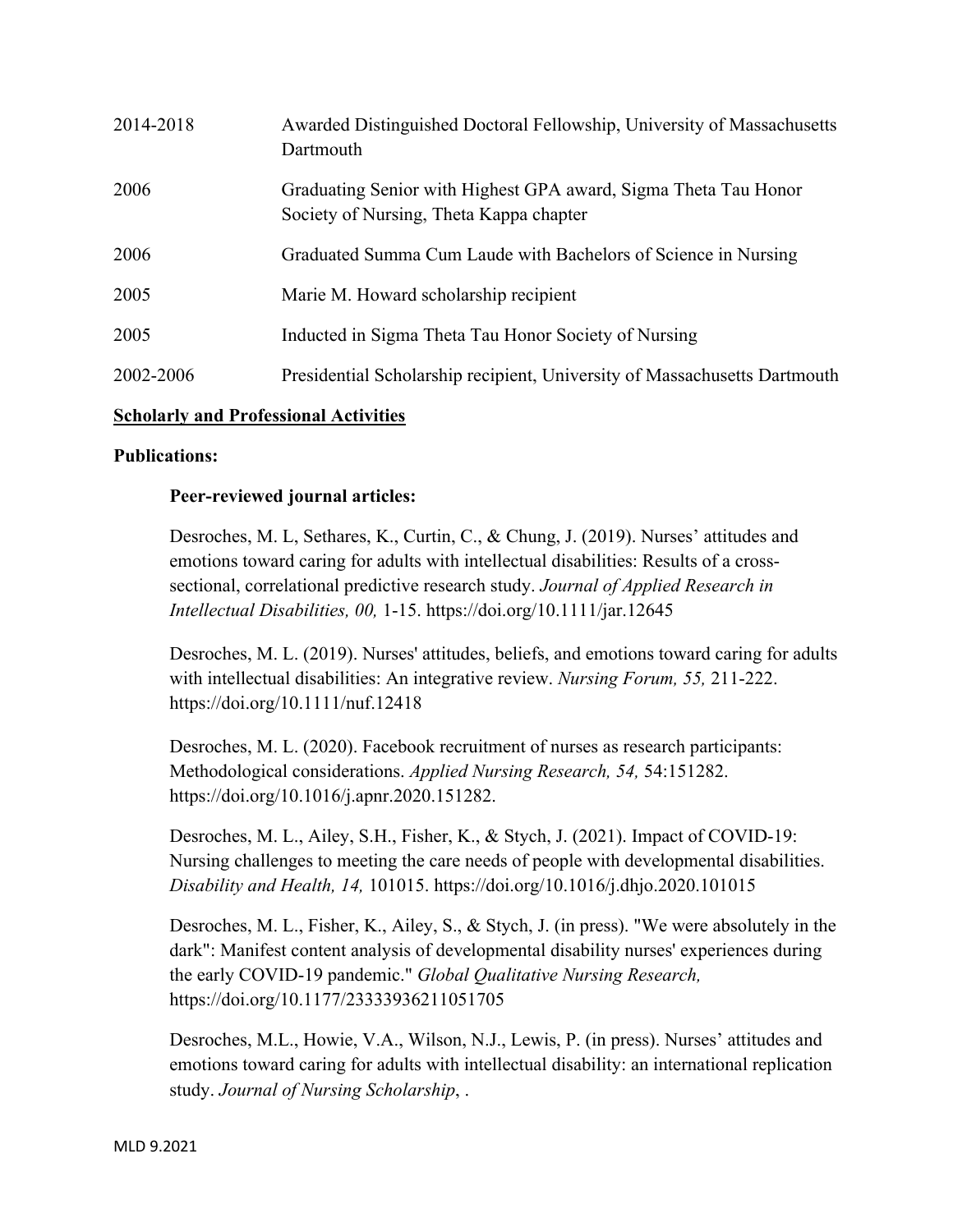#### **Unpublished Work**

#### **A. Accepted peer reviewed journal articles**

#### **B. Works Submitted to peer reviewed journals**

Desroches, M.L., Fisher, K., Ailey, S., & Stych, J. Supporting the needs of people with intellectual and developmental disabilities one year into the COVID-19 pandemic: An international, mixed methods study of nurses' perspectives. Submitted to *Journal of Policy and Practice in Intellectual Disabilities*.

#### **C. Works in progress**

- Desroches, M.L., Fisher, K., Ailey, S., & Stych, J., McMillan, S., Horan, P., Marsden, D., Trip, H., & Wilson, N. Nurses' perspectives of supporting people with developmental disabilities with telehealth and grief during the COVID-19 pandemic. Submission planned to the *Journal of Mental Health Research in Intellectual Disabilities.*
- Desroches, M. L., Ailey, S., & Schwartz, C. A scoping review of interventions to improve acute and transitional care of adults with intellectual and developmental disabilities. Submission planned to *Disability and Health* journal.
- Desroches, M. L., & Tyo, M. B. Identifying factors promoting the resilience of direct support professionals of adults with developmental disabilities: A qualitative descriptive study. Submission planned to *Intellectual and Developmental Disabilities.*

#### **Published Abstracts:**

Desroches, M. L. (April 2019). Nurses' attitudes and emotions toward caring for adults with intellectual disabilities: An integrative review. Poster presented at the Eastern Nursing Research Society annual meeting, Providence, RI.

Desroches, M. (March 2020). Facebook Recruitment of Nurses for Online Survey Research: Methodological Considerations and Sample Representativeness. Paper presentation at the Eastern Nursing Research Society Annual Scientific Sessions, March 23, 2020. Boston, MA.

Desroches, M. (July 2020). Are nurses' attitudes toward caring for hospitalized adults with intellectual disabilities associated with nurse and nursing unit characteristics? *Journal of Clinical and Translational Science, 4(s1),* 57. https://doi.org/10.1017/cts.2020.202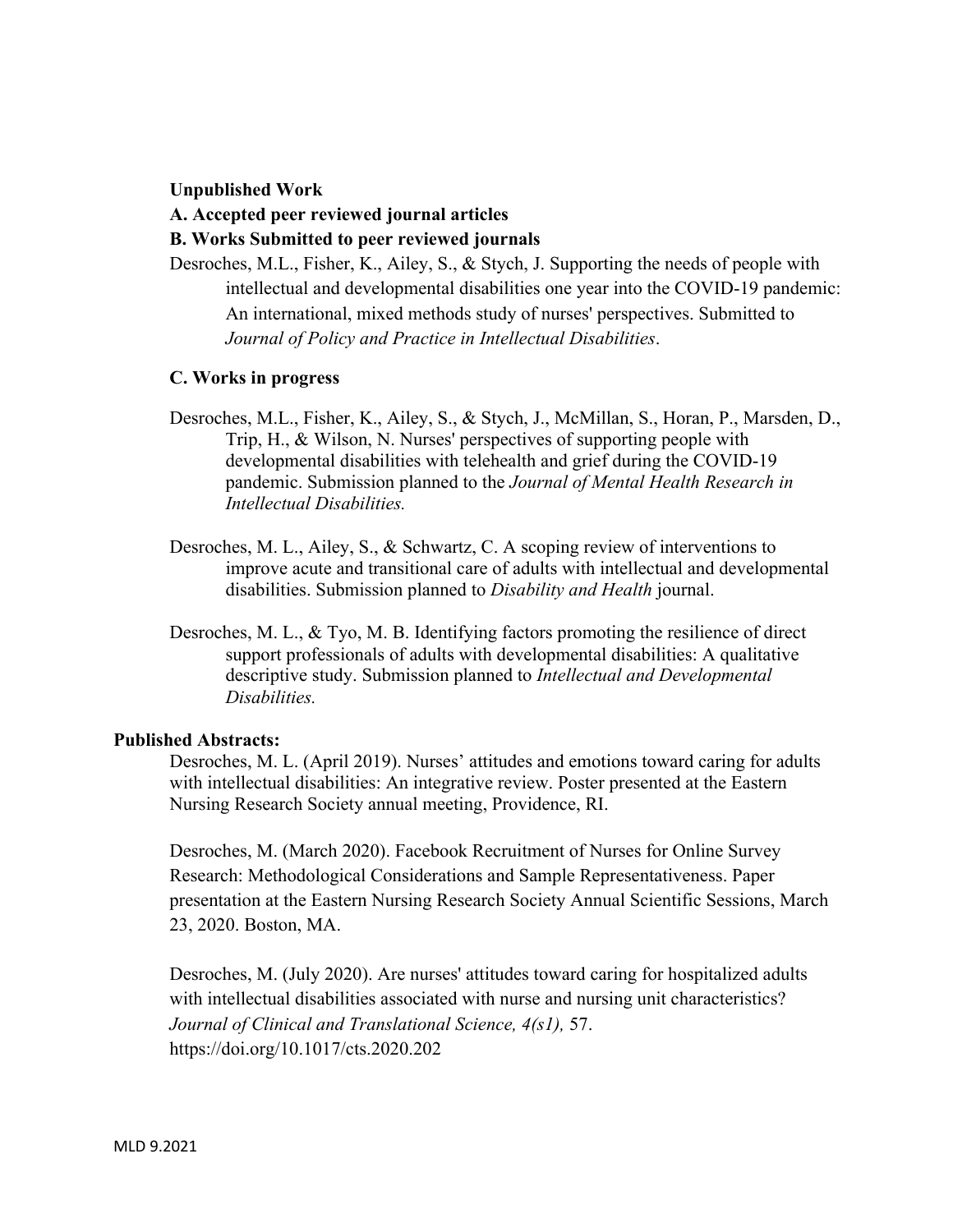### **Conference presentations**

## **A. Works presented:**

Desroches, M.L., Ailey, S.A., Fisher, K., & Stych, J. Challenges to Nursing Care for People with Developmental Disabilities during the COVID-19 pandemic. Paper presentation. *American Academy of Developmental Medicine and Dentistry 2021 Virtual Conference,* June 4-6, 2021.

Desroches, M.L. Your voice represented: Results of the DDNA COVID-19 studies. Poster presentation. *Developmental Disabilities Nurses Association Annual Conference*, May 15-18, 2021. (virtual)

Desroches, M.L. (April 2021). Caring for Adults with Intellectual Disabilities: An Australian Replication Study. Poster presentation, Sigma Theta Tau Theta Kappa chapter Spring program, April 8, 2021 (virtual).

Desroches, M.L. (March 2021). Applying Research Findings in Diverse Populations and Settings: The Role of the Replication Study. Workshop presentation at the Virtual 33d ENRS Scientific Sessions, March 25, 2021 (virtual).

Desroches, M.L., Ailey, S., Fisher, K., & Stych, J. Addressing COVID-19 Healthcare Inequities Faced by People with Developmental Disabilities. Poster presentation at the American Academy of Nursing's Transforming Health, Driving Policy conference. Oct. 29- 31, 2020 (virtual).

Desroches, M.L., Ailey, S., Fisher, K., & Stych, J. A mixed methods approach to understanding COVID-19 health disparities in people with developmental disabilities. Paper presentation at the American Public Health Association annual meeting. October 24, 2020 (virtual).

Desroches, M.L. Medical Surgical Nursing Care of Adults with Intellectual Disabilities (MSNCAID) Research Study. Poster presentation at the Alliance for Disability in Health Care annual meeting. June 4, 2020 (virtual).

Nurses' Attitudes and Emotions Toward Caring for Adults with Intellectual Disabilities: An Integrative Review. Poster presentation. Poster presentation at the Eastern Nursing Research Society Annual Scientific Sessions, April 3-5, 2019. Providence, RI.

Fostering Critical Self-Awareness of Intellectual Disability Bias in Nurses: An Innovative Pedagogical Strategy. Poster presentation. Developmental Disabilities Nurses' Association. March 2018.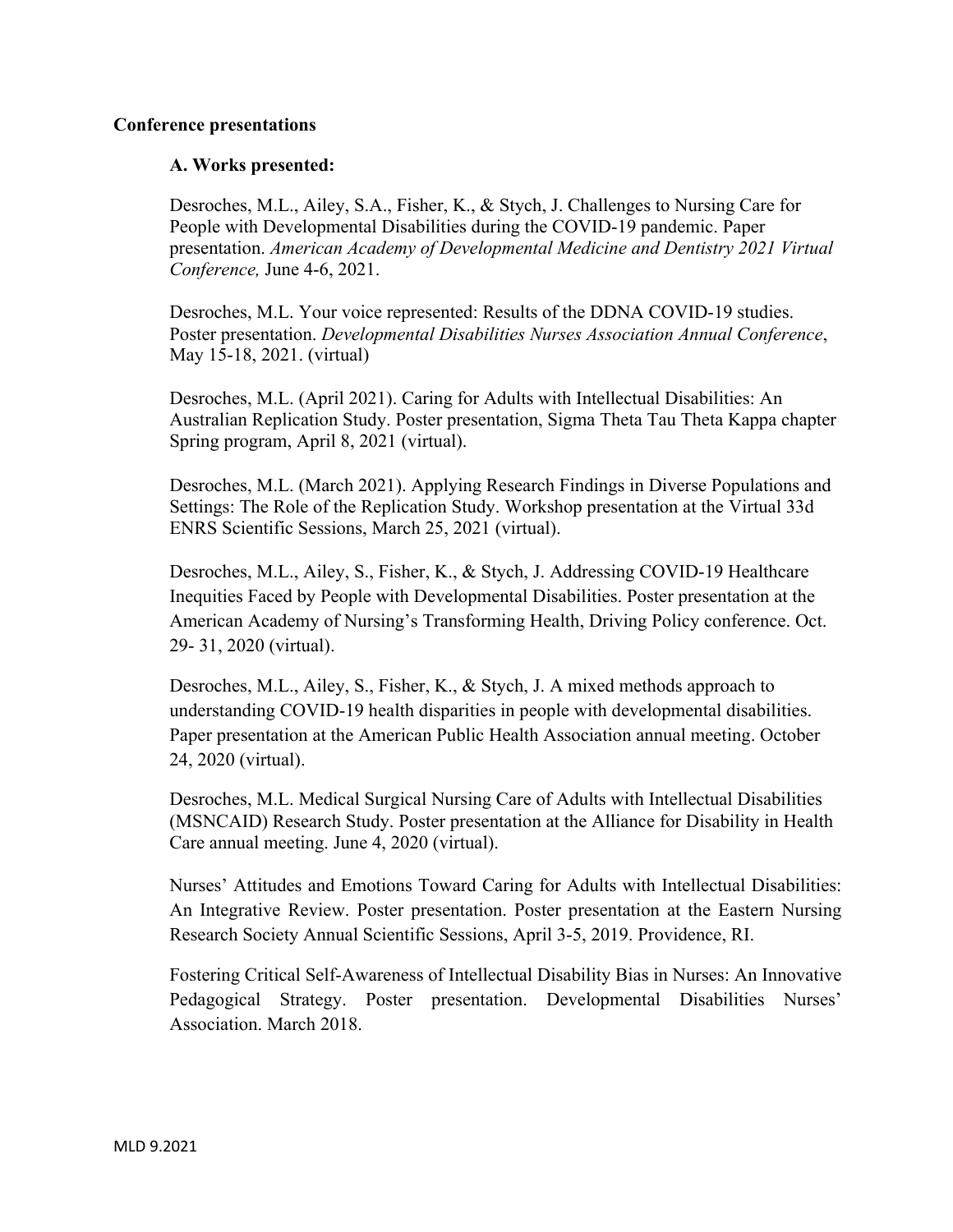Improving Care for People with Intellectual Disabilities: Development of the Attitude to Action Model. Poster presentation. American Association on Intellectual and Developmental Disabilities. June 2017.

Improving Care for People with Intellectual Disabilities: Development of the Attitude to Action Model. Poster presentation. New England Doctoral Students Conference. March 2017.

Freirean Nursing Education: A Second Look. Poster presentation. Sister Madeleine Clement Vaillot Scholarship Day. University of Massachusetts Dartmouth. April 2016

Health and Wellness for People with Intellectual/Developmental Disabilities. Poster presentation. Sister Madeline Clement Vaillot Scholarship Day. University of Massachusetts Dartmouth, April 2015

Chapters of Being. Sister Madeleine Clement Vaillot Scholarship Day. University of Massachusetts Dartmouth, April 2005

### **B. Invited presentations:**

Desroches, M. L. Issues and insights in developmental disability nursing: US and international perspectives. Kingston University and St. George's University of London summer elective global health course for BSc and Master's students, September 9, 2021 (virtual).

Desroches, M.L. Community Engagement and Health Equity: A Disability Lens. *University of Massachusetts Summit on Data-Driven and Technology-Informed Precision Health,* February 10, 2021 (virtual).

Desroches, M.L. 2020 Vision: Time to Expand Our Lens. 31st Annual National Professional Association of Nurses in Developmental Disability Australia (PANDDA) Conference, November 23, 2020 (virtual).

Desroches, M.L. Critical illness and end of life decision making: Advocating for people with developmental disabilities. MA Department of Developmental Services Southeast Regional Training meeting, June 24, 2020 (virtual).

Desroches, M.L. Protecting Ourselves, Protecting Others: Caring for Someone with COVID-19 in their Home. ProjectSEARCH and HealthMatters Program Webinar Series, June 13, 2020 (virtual).

Desroches, M.L. Health Matters in Our Homes: Protecting Ourselves, Protecting Others. Part 1. 2020 ProjectSEARCH and HealthMatters Program Webinar Series, June 2, 2020 (virtual).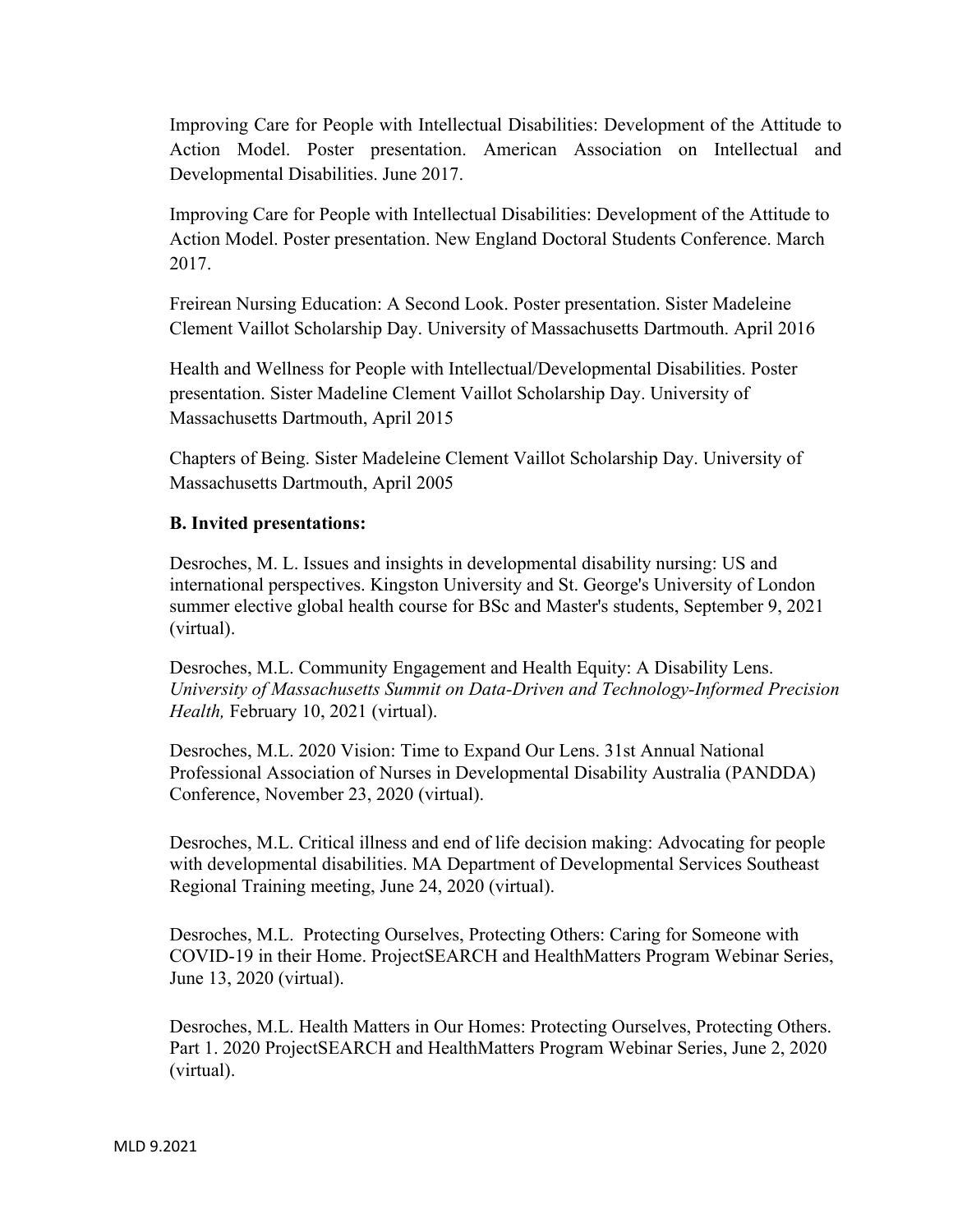Desroches, M.L. Thriving During Trying Times: Choosing Positivity Daily. New Mexico Department of Health, Developmental Disabilities Supports Division annual nurses' week celebration, May 13, 2020 (virtual).

Desroches, M.L. COVID-19: Know Your Rights and Prepare. MA Department of Developmental Services Southeast Regional Training Meeting, May 6, 2020 (virtual).

Desroches, M.L. COVID-19: Know Your Rights and Prepare. ProjectSEARCH & Health Matters Program Webinar Series, April 21, 2020 (virtual).

Desroches, M.L. Mental Health and Transition to Employment for People with I/DD. 2019-2020 Project SEARCH and HealthMatters Program Webinar Series: Employment, Health, and Wellness. April 14, 2020 (virtual).

Desroches, M.L. Nurses' Attitudes and Emotions Toward Caring for Adults with Intellectual Disabilities: Results of a Cross-Sectional, Correlational, Predictive Research Study. Oral presentation at the Sigma Theta Tau Theta Kappa chapter Spring program, April 10, 2019. North Dartmouth, MA.

Ailey, S., Desroches, M., & Stych, J. (June 2019). Intellectual and Developmental Disability Nursing Research, Quality Improvement, and Publication. Paper presentation at the Developmental Disabilities Nurses Association Annual Conference, June 7-10, 2019. New Orleans, LA.

Desroches, M. (June 2019). Nurses' attitudes toward caring for adults with intellectual disabilities: What do we know? What do we do? Oral presentation at the Massachusetts Department of Developmental Services regional training meeting, June 26, 2019. Brockton, MA.

Desroches, M. (October 2019). Nurses' attitudes toward caring for adults with intellectual disabilities: What do we know? What do we do? Oral presentation at the Department of Developmental Services regional training meeting, October 16, 2019. New Bedford, MA.

Desroches, M. (October 2019). Nurses' attitudes toward caring for adults with intellectual disabilities: What do we know? What do we do? Oral presentation at the Department of Developmental Services regional training meeting, October 16, 2019. Fall River, MA.

## **C. Works Accepted for Presentation, events cancelled due to COVID-19**

Desroches, M. (April 2020). Are nurses' attitudes toward caring for hospitalized adults with intellectual disabilities associated with nurse and nursing unit characteristics? Poster presentation at the Association of Clinical and Translational Science 2020 Conference, April 16, 2020. Washington, DC.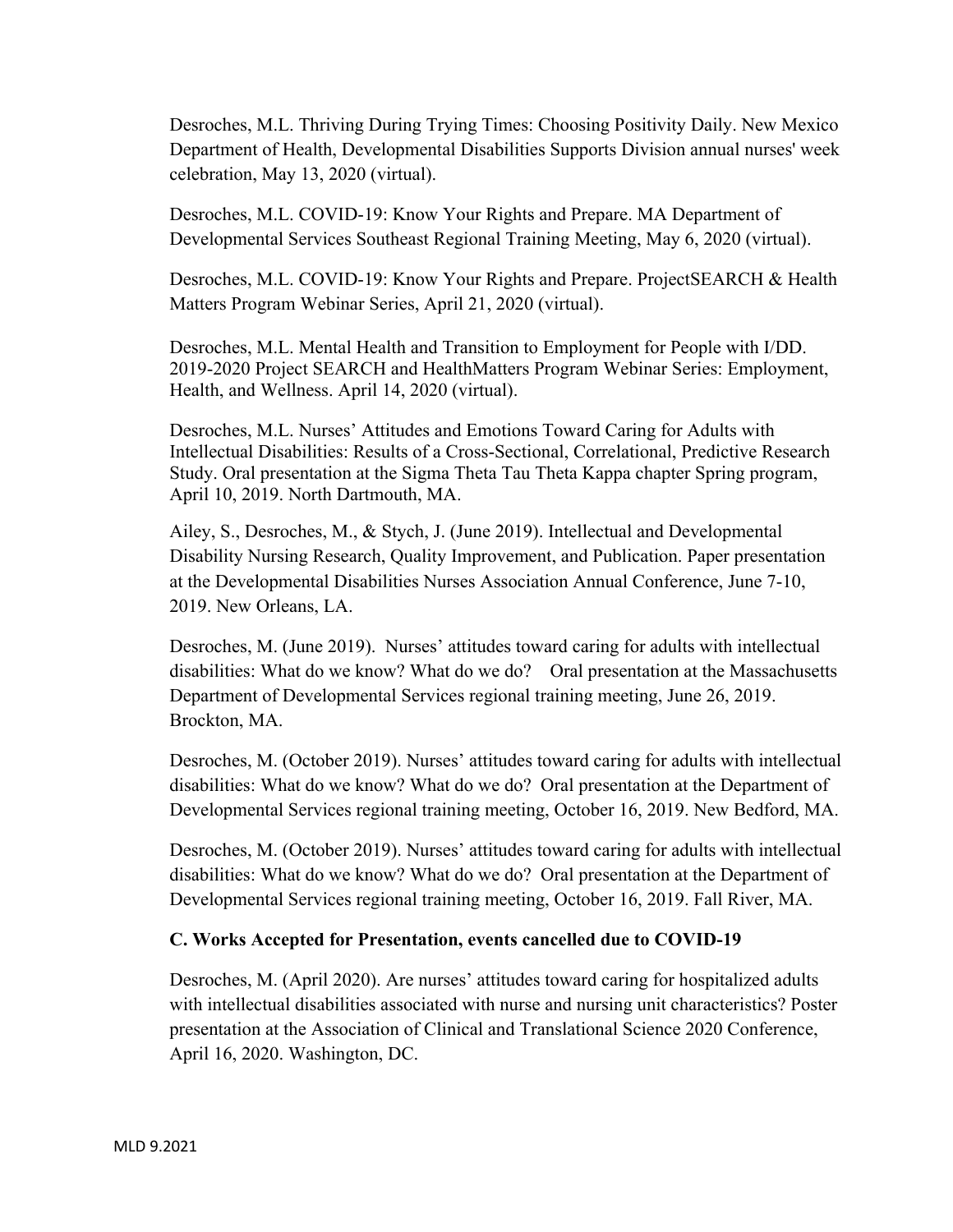Desroches, M. (March 2020). Facebook Recruitment of Nurses for Online Survey Research: Methodological Considerations and Sample Representativeness. Paper presentation at the Eastern Nursing Research Society Annual Scientific Sessions, March 23, 2020. Boston, MA.

## **Grants Awarded**

Desroches, M.L., Brown Tyo, M., & Xiang, Z. (2021). Identifying Factors that Promote Resilience of Direct Support Professionals during COVID-19 for Intervention Development. \$16, 575. University of Massachusetts Dartmouth Internal Seed Funding.

Desroches, M.L. (Aug 2020). "Medical Surgical Nursing Care of Adults with Intellectual Disabilities Study" \$5,000. Academy of Medical Surgical Nurses.

Desroches, M.L. (Mar 2018). "Nurses' Attitudes and Emotions Toward Caring for Adults with Intellectual Disabilities: A Cross-Sectional Exploratory, Correlational Research Study." \$699. Sigma Theta Tau, Theta Kappa chapter funding.

Desroches, M.L. (March 2020). "Medical Surgical Nursing of Adults with Intellectual Disabilities Study." \$750. Sigma Theta Tau, Theta Kappa chapter funding.

Desroches, M.L. (May 2020). "Medical Surgical Nursing of Adults with Intellectual Disabilities Study." \$750. Alliance for Disability in Health Care Education.

### **Other professional activities**

Ad hoc peer reviewer:

**BMJ Open**

**Developmental Medicine and Child Neurology**

**Disability and Health Journal**

**Global Qualitative Nursing Research**

**International Journal in Developmental Disabilities**

**Journal of Applied Research in Intellectual Disability**

**Journal of Intellectual Disability**

## **SAGE Open Nursing**

6/2020- present, Board Member, Alliance for Disability in Health Care Education

MLD 9.2021